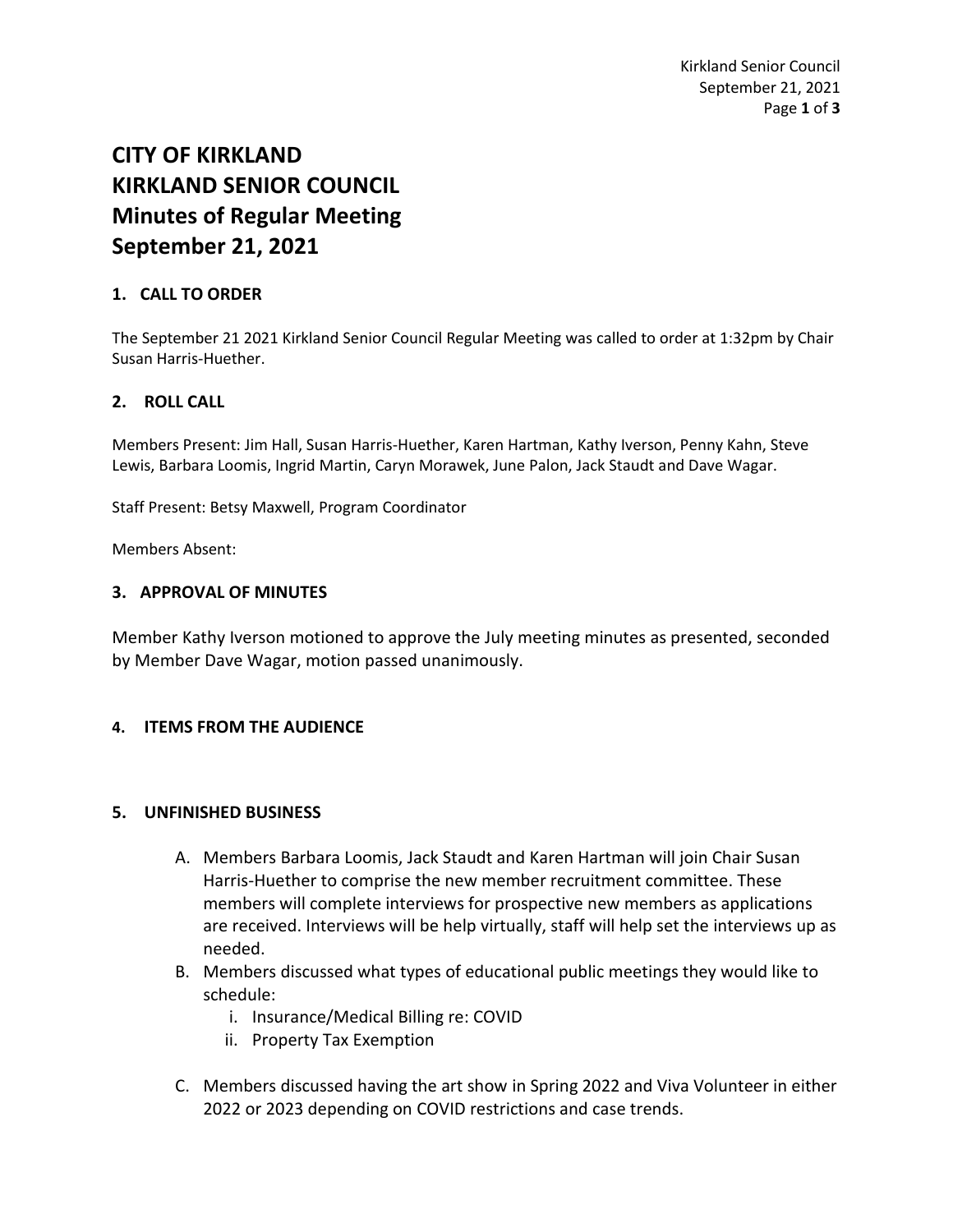Kirkland Senior Council September 21, 2021 Page **2** of **3**

#### **6. NEW BUSINESS**

A. Members Dave Wager raised concerns that the pedestrian walkthrough located on Lake Ave W. was potentially going to be closed. A resident has brought litigation against the City and would like the gates to be locked. KSC members discussed their concern with this possibility because several local senior groups use this path. Member Dave Wagar made a motion to write a letter to City Council in support of keeping the walkway open, Member Kathy Iverson  $2^{nd}$  the motion, the motion passed unanimously. Barbara Loomis also volunteered to speak at the next City Council Meeting during public comment on behalf of the KSC and their concerns.

### **7. COMMUNICATIONS**

- A. Member Reports
	- i. Advocacy

Member Kathy Iverson reported that members of BNOA/KSC Joint Advocacy Committee met with representatives from Susan DelBene, Maria Cantwell, Adam Smith and Patty Murray's offices to discuss the Advocacy Committee's legislative agenda. The emphasis on the agenda includes prescription drug pricing, Scrap the cap and adding dental, hearing and vision benefits to Medicare.

Member Kathy Iverson also reported that the Housing Committee through the BNOA/KSC Joint Advocacy Committee has been active and has been working with the City of Kirkland regarding a plan to address affordable housing.

ii. Art Show

Member Penny Kahn indicated that she has been in communication with Merrill Gardens and that they would like to host in the Spring 2022. New ribbons need to be ordered for next show.

iii. Resource Guide

Member Penny Kahn would like for the Resource Guide committee to meet to set up a plan to resume verifying organization information, especially the Non-Profit Organizations that are listed in the guide.

iv. Vial of Life

Member Penny Kahn reported that Vials of Life now had to be purchased, members discussed if they wanted to continue the program. Staff was asked to contact KFD to see if the Vials of Life are still effective. Member Penny Kahn is going to approach some other local pharmacies to see if they would e interested in donating the vials.